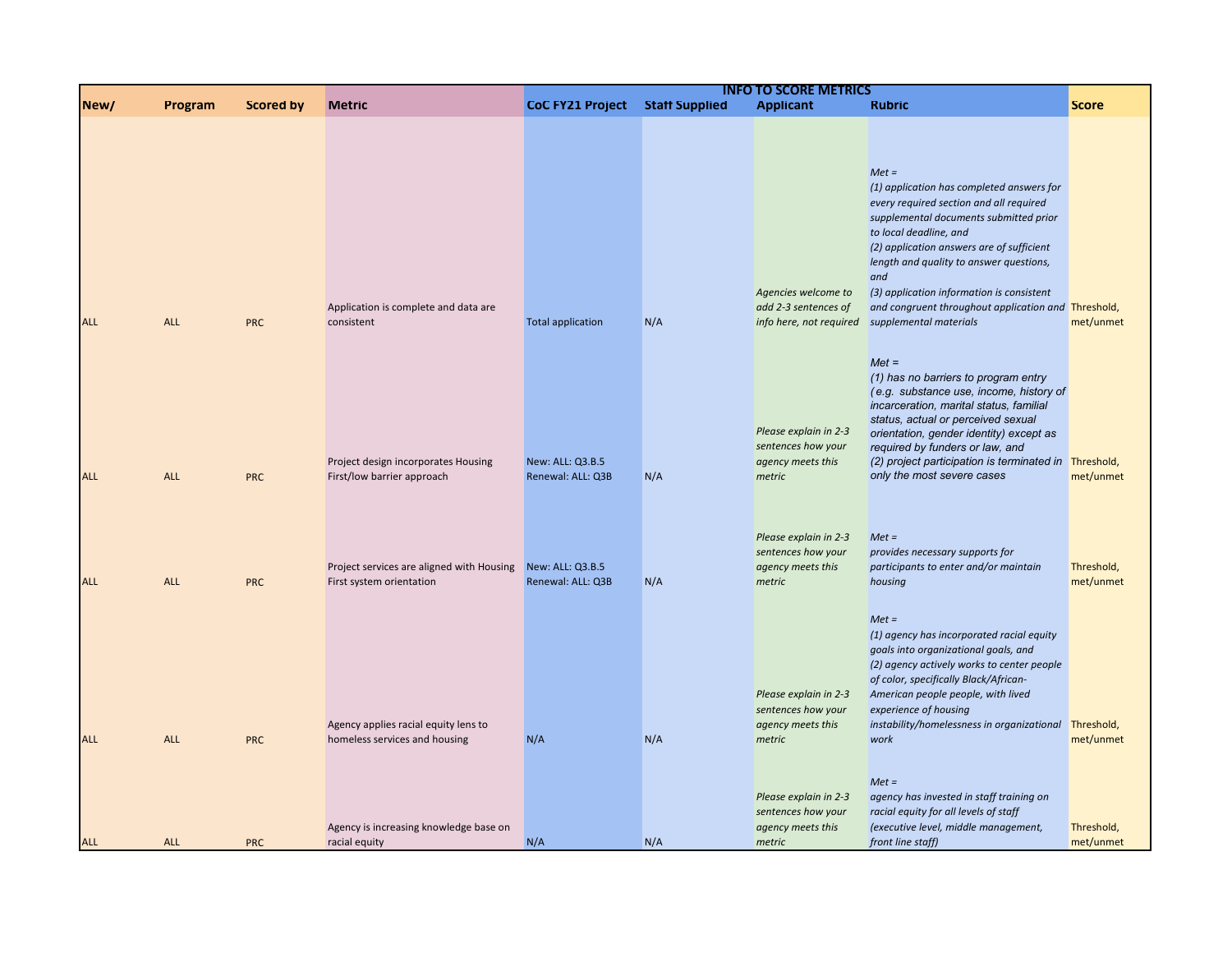| <b>ALL</b>     | <b>ALL</b>   | Staff      | Applicant is active participant in CoC                                            | N/A                  | Meeting attendance                                                                                                                          | <b>CoC</b> Grantee<br>Certification; Agencies<br>welcome to add 2-3<br>sentences of info here,<br>not required                        | $Met =$<br>(1) agency attends 75% of Leadership<br>Team, CE Planning and HOME Committee<br>meetings in a 12 month period, and<br>(2) agency participate in PIT/HIC, consults<br>CoC on CoC app, and project aligns w/CoC<br>goals<br>(3) agency fully participates in coordinated Threshold,<br>entry | met/unmet               |
|----------------|--------------|------------|-----------------------------------------------------------------------------------|----------------------|---------------------------------------------------------------------------------------------------------------------------------------------|---------------------------------------------------------------------------------------------------------------------------------------|-------------------------------------------------------------------------------------------------------------------------------------------------------------------------------------------------------------------------------------------------------------------------------------------------------|-------------------------|
| <b>ALL</b>     | <b>ALL</b>   | Staff      | Agency participates or intends to<br>participate in coordinated entry             | New: ALL: Q3.B.4     | Meeting attendance                                                                                                                          | Please explain in 2-3<br>sentences how your<br>agency meets this<br>metric                                                            | $Met =$<br>(1) agency attends 75% of CE Planning and<br>HOME Committee meetings in a 12 month<br>period                                                                                                                                                                                               | Threshold,<br>met/unmet |
| <b>RENEWAL</b> | TH, RRH, PSH | Staff      | Program entries from coordinated entry<br>referral                                | N/A                  | Shelter/TH: Spot check<br>between HMIS entries<br>and Shelter Referral<br>List PSH/RRH: Spot<br>check between HMIS<br>entries and HOME list | Agencies welcome to<br>add 2-3 sentences of<br>info here, not required 95% or higher                                                  | $Met =$                                                                                                                                                                                                                                                                                               | Threshold,<br>met/unmet |
| <b>ALL</b>     | <b>ALL</b>   | <b>PRC</b> | Program conforms or plans to conform to<br><b>CoC Written Standards</b>           | N/A                  | N/A                                                                                                                                         | Please explain in 2-3<br>sentences how your<br>agency meets this<br>metric                                                            | $Met =$<br>Agency complies and demonstrates<br>knowledge of how CoC Written Standards<br>affect their program                                                                                                                                                                                         | Threshold,<br>met/unmet |
| <b>ALL</b>     | TH, RRH, PSH | <b>PRC</b> | Project has reasonable costs per<br>permanent housing exit as defined locally N/A |                      | Average cost per<br>permanent housing<br>exit by program type                                                                               | Agencies welcome to<br>add 2-3 sentences of<br>info here, not required<br>Certified audited                                           | $Met =$<br>cost per permanent housing exit is at or<br>below community average for project type met/unmet                                                                                                                                                                                             | Threshold,              |
| <b>ALL</b>     | <b>ALL</b>   | <b>PRC</b> | Project is financially feasible                                                   | New: ALL: Q2.B.1 - 4 | N/A                                                                                                                                         | financial statement or<br>budget management<br>letter; Agencies<br>welcome to add 2-3<br>sentences of info here,<br>not required      | $Met =$<br>(1) agency has funding commitment<br>greater than project budget<br>(2) agency demonstrates ability to support Threshold,<br>operation of proposed project                                                                                                                                 | met/unmet               |
|                |              |            | Documented organizational financial                                               | New: ALL: Q2.B.1 - 4 |                                                                                                                                             | Certified audited<br>financial statement or<br>budget management<br>letter; Agencies<br>welcome to add 2-3<br>sentences of info here, | $Met =$<br>(1) No HUD or ESG findings or findings<br>satisfactorily resolved<br>(2) Agency accounting reports show                                                                                                                                                                                    | Threshold,              |
| <b>ALL</b>     | <b>ALL</b>   | <b>PRC</b> | stability                                                                         |                      | N/A                                                                                                                                         | not required                                                                                                                          | financial stability                                                                                                                                                                                                                                                                                   | met/unmet               |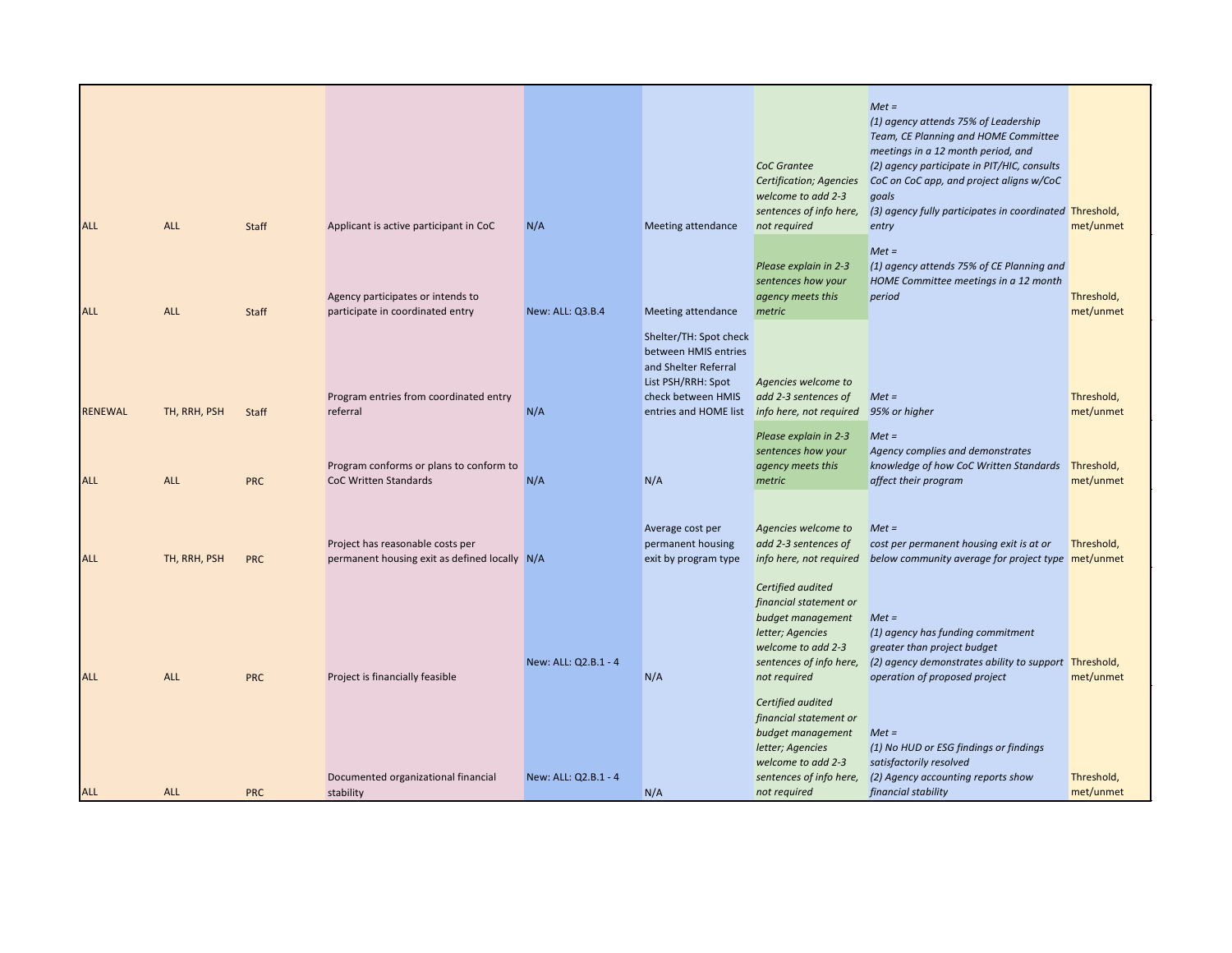|                |              |              | Experience of applicant working with                                   |                              |                         | Agencies welcome to                         |                                                                          |                         |
|----------------|--------------|--------------|------------------------------------------------------------------------|------------------------------|-------------------------|---------------------------------------------|--------------------------------------------------------------------------|-------------------------|
|                |              |              | people in housing crisis and providing                                 |                              |                         | add 2-3 sentences of                        | $Met = 2+ years$ experience in either                                    | Threshold,              |
| <b>ALL</b>     | <b>ALL</b>   | <b>PRC</b>   | housing and/or services                                                | New: ALL:Q2.B.1              | N/A                     | info here, not required                     | category                                                                 | met/unmet               |
|                |              |              |                                                                        |                              |                         | Please explain in 2-3                       | (1) recipient or subrecipient of other public                            |                         |
|                |              |              |                                                                        |                              |                         | sentences how your                          | funding                                                                  |                         |
|                |              |              | Experience in effectively utilizing federal                            | New: ALL:Q2.B.1 - 4          |                         | agency meets this                           | (2) demonstrated regular drawdowns,                                      | Threshold,              |
| <b>ALL</b>     | <b>ALL</b>   | <b>PRC</b>   | funds                                                                  |                              | N/A                     | metric                                      | timely resolution of monitoring findings,                                | met/unmet               |
|                |              |              |                                                                        |                              |                         |                                             |                                                                          |                         |
|                |              |              |                                                                        |                              |                         | Please explain in 2-3                       | $Met =$                                                                  |                         |
|                |              |              |                                                                        | New: ALL: Q2.B.1             |                         | sentences how your                          | Program design and service delivery plan                                 |                         |
|                |              |              | Demonstrated understanding of client                                   | Renewal: ALL: Q              |                         | agency meets this                           | reflects understanding of target                                         | Threshold,              |
| <b>ALL</b>     | <b>ALL</b>   | <b>PRC</b>   | needs                                                                  | 3B                           | N/A                     | metric                                      | population                                                               | met/unmet               |
|                |              |              |                                                                        |                              |                         |                                             |                                                                          |                         |
|                |              |              |                                                                        | New: ALL: Q3.B.1 and<br>Q4.B |                         | Please explain in 2-3<br>sentences how your | $Met =$                                                                  |                         |
|                |              |              | Type and scale of project services meets                               | Renewal: ALL: Q3B and        |                         | agency meets this                           | Program design and service delivery plan                                 | Threshold,              |
| <b>ALL</b>     | <b>ALL</b>   | <b>PRC</b>   | client needs                                                           | Q4B                          | N/A                     | metric                                      | will meet client needs                                                   | met/unmet               |
|                |              |              |                                                                        |                              |                         |                                             |                                                                          |                         |
|                |              |              |                                                                        |                              |                         | Please explain in 2-3                       | $Met =$                                                                  |                         |
|                |              |              |                                                                        |                              |                         | sentences how your                          | Connections to TANF, FNS (food stamps),                                  |                         |
|                |              |              | Project connects clients to mainstream                                 | New: ALL: Q4.A.2 - 6         |                         | agency meets this                           | and other mainstream resources adequate Threshold,                       |                         |
| <b>ALL</b>     | <b>ALL</b>   | <b>PRC</b>   | benefits                                                               | Renewal: ALL: Q4A            | N/A                     | metric                                      | to meet client need                                                      | met/unmet               |
|                |              |              |                                                                        |                              |                         |                                             | $Met =$                                                                  |                         |
|                |              |              |                                                                        |                              |                         | Please explain in 2-3                       | (1) Program prioritizes clients entering                                 |                         |
|                |              |              |                                                                        |                              |                         | sentences how your                          | housing quickly and                                                      |                         |
| <b>ALL</b>     | <b>ALL</b>   | <b>PRC</b>   | Project assists clients to secure and/or<br>maintain permanent housing | New: ALL: Q4.A.1 and<br>4.B  | N/A                     | agency meets this<br>metric                 | (2) Has partnerships with permanent<br>housing programs like RRH and PSH | Threshold,<br>met/unmet |
|                |              |              |                                                                        |                              |                         |                                             |                                                                          |                         |
|                |              |              |                                                                        |                              |                         | Please explain in 2-3                       |                                                                          |                         |
|                |              |              |                                                                        |                              |                         | sentences how your                          |                                                                          |                         |
|                |              |              | Project increases client income through                                |                              |                         | agency meets this                           | $Met = 2+ connections to employment$                                     | Threshold,              |
| <b>ALL</b>     | <b>ALL</b>   | <b>PRC</b>   | employment or other means                                              | New: ALL Q4.A.1 - 4          | N/A                     | metric                                      | programs                                                                 | met/unmet               |
|                |              |              |                                                                        |                              |                         | Please explain in 2-3                       |                                                                          |                         |
|                |              |              |                                                                        |                              |                         | sentences how your                          | $Met =$                                                                  |                         |
|                |              |              |                                                                        |                              |                         | agency meets this                           | Agency will start program within 60 days                                 | Threshold,              |
| <b>NEW</b>     | <b>ALL</b>   | <b>PRC</b>   | Project can gear up and start quickly                                  | New: ALL: Q3.B.2             | N/A                     | metric                                      | of contract execution                                                    | met/unmet               |
|                |              |              |                                                                        |                              |                         |                                             |                                                                          |                         |
|                |              |              |                                                                        |                              |                         |                                             |                                                                          |                         |
|                |              |              |                                                                        |                              |                         | Agencies welcome to                         | $Met =$                                                                  |                         |
|                |              |              |                                                                        |                              | <b>HUD DQ Framework</b> | add 2-3 sentences of                        | (1) null values 10% or less and                                          | Threshold,              |
| <b>RENEWAL</b> | <b>ALL</b>   | <b>Staff</b> | High HMIS data quality                                                 | N/A                          | Report                  | info here, not required                     | (2) data errors 10% or less                                              | met/unmet               |
|                |              |              |                                                                        |                              |                         |                                             |                                                                          |                         |
|                |              |              |                                                                        |                              |                         |                                             |                                                                          |                         |
|                |              |              |                                                                        |                              |                         | Agencies welcome to                         |                                                                          |                         |
|                |              |              |                                                                        |                              |                         | add 2-3 sentences of                        | $Met =$                                                                  | Threshold,              |
| <b>RENEWAL</b> | TH, RRH, PSH | Staff        | High bed/unit utilization rate                                         | N/A                          | HUD HDX1                | info here, not required at or above 90%     |                                                                          | met/unmet               |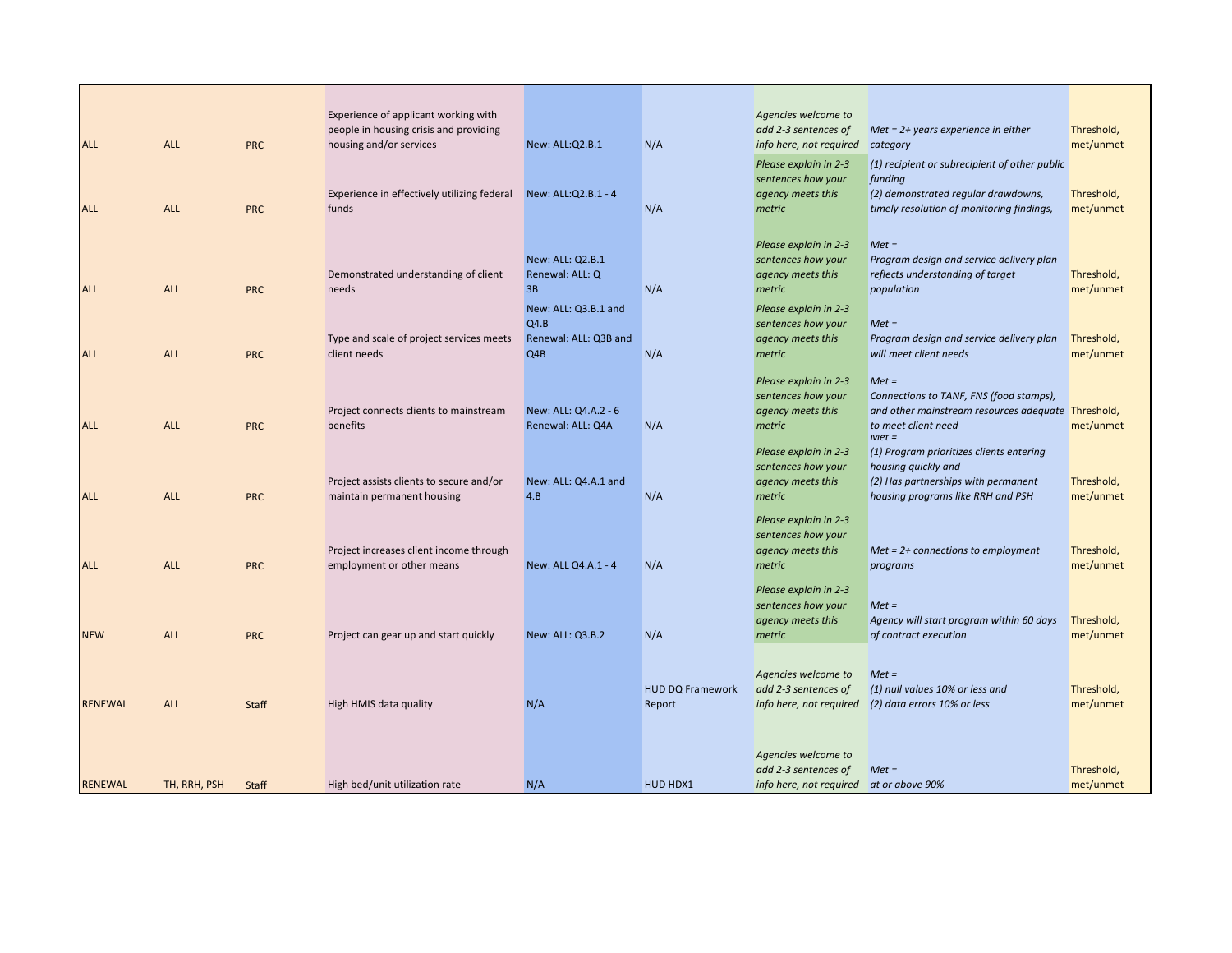|                |              |       |                                           |     |                                            | eLOCCS spending                             |                                                      |            |
|----------------|--------------|-------|-------------------------------------------|-----|--------------------------------------------|---------------------------------------------|------------------------------------------------------|------------|
|                |              |       |                                           |     |                                            | printout (CoC projects);                    |                                                      |            |
|                |              |       |                                           |     |                                            | Agencies welcome to                         |                                                      |            |
|                |              |       |                                           |     | spending reports from add 2-3 sentences of |                                             | $Met =$                                              | Threshold, |
| <b>RENEWAL</b> | <b>ALL</b>   | Staff | Project is spending funds awarded         | N/A | <b>ESG Office/HUD</b>                      | info here, not required                     | 90+% funds spent/on track to spend                   | met/unmet  |
|                |              |       |                                           |     |                                            | Agencies welcome to                         | Met =RRH: 90+%                                       |            |
|                |              |       |                                           |     |                                            | add 2-3 sentences of                        | Street Outreach: 5+%                                 | Threshold, |
| <b>RENEWAL</b> | TH, RRH      | Staff | Exits to permanent housing                | N/A | APR (Q23)                                  | info here, not required Shelter/TH: 12+%    |                                                      | met/unmet  |
|                |              |       |                                           |     |                                            |                                             |                                                      |            |
|                |              |       |                                           |     |                                            |                                             |                                                      |            |
|                |              |       |                                           |     | APR (Q5a Stayers +                         | Agencies welcome to<br>add 2-3 sentences of | $Met =$                                              | Threshold, |
| <b>RENEWAL</b> | <b>PSH</b>   | Staff | Exits to/retention of permanent housing   | N/A | Q <sub>23</sub>                            | info here, not required                     | $90 + \%$                                            | met/unmet  |
|                |              |       |                                           |     |                                            |                                             | $Met =$                                              |            |
|                |              |       |                                           |     |                                            | Agencies welcome to                         | <b>PSH &amp; RRH: 8+%</b>                            |            |
|                |              |       | New or increased earned income for        |     |                                            | add 2-3 sentences of                        | Shelter/TH: Any increase                             | Threshold, |
| <b>RENEWAL</b> | TH, RRH, PSH | Staff | project stayers                           | N/A | APR (Q19a1)                                | info here, not required                     | Cold Weather Cots: N/A                               | met/unmet  |
|                |              |       |                                           |     |                                            |                                             | $Met =$                                              |            |
|                |              |       |                                           |     |                                            | Agencies welcome to                         | PSH & RRH: 10+%                                      |            |
|                |              |       | New or increase non-employment income     |     |                                            | add 2-3 sentences of                        | Shelter/TH: Any increase                             | Threshold, |
| <b>RENEWAL</b> | TH, RRH, PSH | Staff | for project stayers                       | N/A | APR (Q19a1)                                |                                             | info here, not required Cold Weather Cots: N/A       | met/unmet  |
|                |              |       |                                           |     |                                            | Agencies welcome to                         | $Met =$<br><b>PSH &amp; RRH: 8+%</b>                 |            |
|                |              |       | New or increased earned income for        |     |                                            | add 2-3 sentences of                        | Shelter/TH: Any increase                             | Threshold, |
| <b>RENEWAL</b> | TH, RRH, PSH | Staff | project leavers                           | N/A | APR (Q19a2)                                |                                             | info here, not required Cold Weather Cots: N/A       | met/unmet  |
|                |              |       |                                           |     |                                            |                                             |                                                      |            |
|                |              |       |                                           |     |                                            |                                             | $Met =$                                              |            |
|                |              |       |                                           |     |                                            | Agencies welcome to                         | PSH & RRH: 10+%                                      |            |
|                |              |       | New or increase non-employment income     |     |                                            | add 2-3 sentences of                        | Shelter/TH: Any increase                             | Threshold, |
| <b>RENEWAL</b> | TH, RRH, PSH | Staff | for project leavers                       | N/A | APR (Q19a2)                                | info here, not required                     | Cold Weather Cots: N/A                               | met/unmet  |
|                |              |       |                                           |     | ART report HMIS data                       | Agencies welcome to                         |                                                      |            |
|                |              |       | Number of days from project entry to      |     | on program entry and                       | add 2-3 sentences of                        | $Met =$                                              | Threshold, |
| <b>RENEWAL</b> | RRH, PSH     | Staff | move in by household                      | N/A | move-in dates (C004)                       | info here, not required                     | 45 days or less (average)                            | met/unmet  |
|                |              |       |                                           |     |                                            |                                             |                                                      |            |
|                |              |       |                                           |     |                                            |                                             |                                                      |            |
|                |              |       |                                           |     |                                            | Agencies welcome to                         |                                                      |            |
|                |              |       | Number of days from project entry to      |     |                                            | add 2-3 sentences of                        | $Met =$                                              | Threshold, |
| <b>RENEWAL</b> | RRH, PSH     | Staff | move in                                   | N/A | APR (Q 22c)                                |                                             | info here, not required 45 days or less (average)    | met/unmet  |
|                |              |       |                                           |     |                                            |                                             |                                                      |            |
|                |              |       |                                           |     |                                            | Agencies welcome to                         | $Met =$                                              |            |
|                |              |       | Participant return to homelessness within |     | System Performance                         | add 2-3 sentences of                        | 15% or less;                                         | Threshold, |
| <b>RENEWAL</b> | <b>ALL</b>   | Staff | 12 months of exit to permanent housing    | N/A | Measures (0701)                            |                                             | info here, not required N/A for Cold Weather Cots    | met/unmet  |
|                |              |       |                                           |     |                                            |                                             |                                                      |            |
|                |              |       |                                           |     |                                            |                                             |                                                      |            |
|                |              |       |                                           |     |                                            | Agencies welcome to                         |                                                      |            |
|                | <b>TH</b>    |       |                                           | N/A | <b>APR (Q22b)</b>                          | add 2-3 sentences of                        | $Met =$                                              | Threshold, |
| RENEWAL        |              | Staff | Length of time in program                 |     |                                            |                                             | info here, not required  Decrease from previous year | met/unmet  |